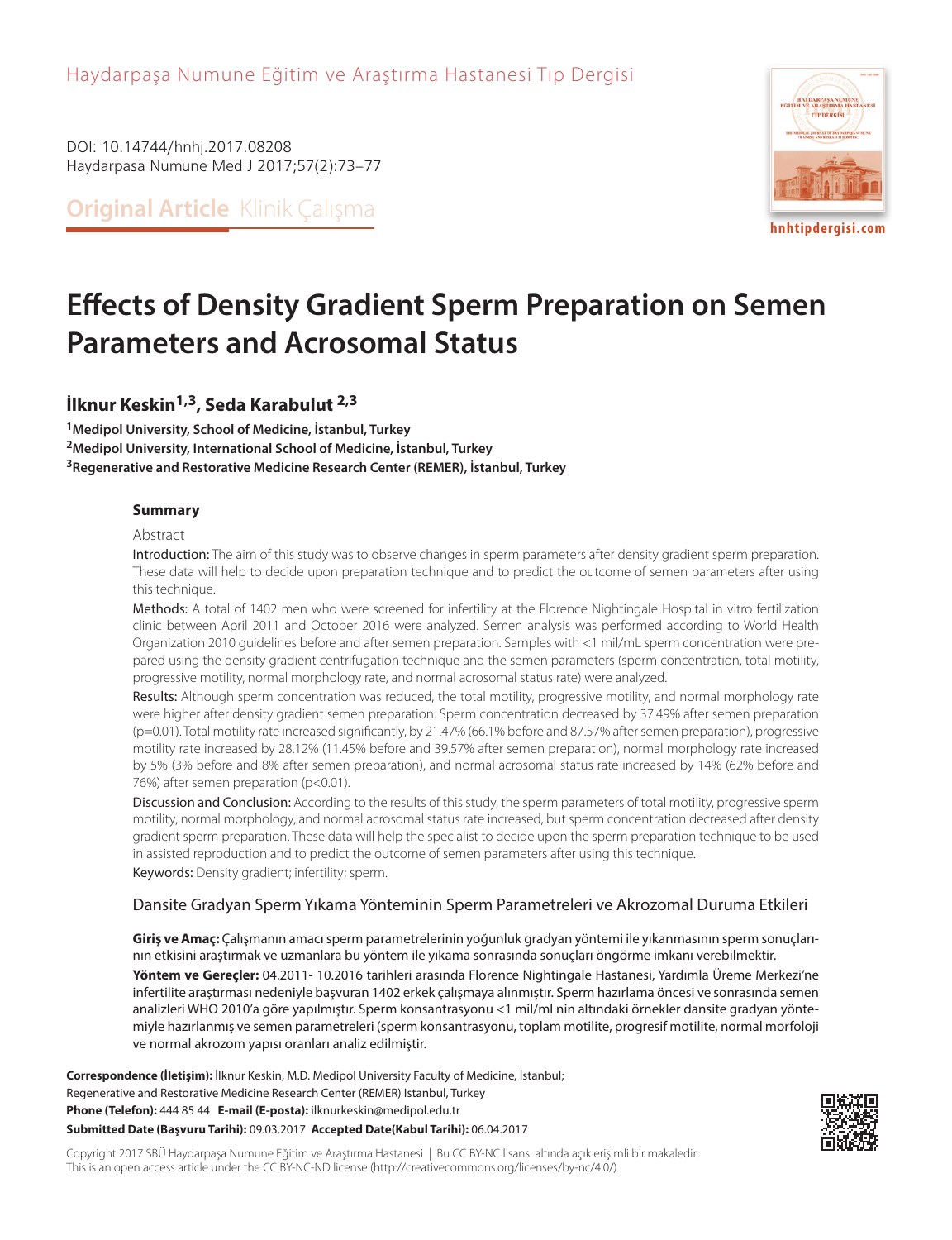**Bulgular:** Yoğunluk gradyan yöntemi sonrasında sperm konsantrasyonu azalmasına rağmen total motilite, progresif motilite, normal morfoloji ve normal akrozomal yapı oranları artmış olarak bulunmuştur (p<0.05). Sperm konsantrasyonu parametresinde %37.49 lük anlamlı bir azalma belirlenmiştir. Toplam motilite oranında %21.47'lik anlamlı bir artış (yıkama öncesi %66.1 ve yıkama sonrası %87.57) after semen preparation, progresif motilite oranında %28.12'lik bir artış (yıkama öncesi %11.45 ve yıkama sonrası %39.57), normal morfoloji oranında %5'lik bir artış (yıkama öncesi %3 ve yıkama sonrası %8), ve normal akrozomal yapı oranında %14'lük bir artış yıkama öncesi %62 ve yıkama sonrası %76), belirlenmiştir (p<0.05).

**Tartışma ve Sonuç:** Çalışmanın bulguları doğrultusunda yoğunluk gradyanı yöntemi sonrasında toplam motilite, progresif motilite, normal morfoloji ve normal akrozomal yapı oranları anlamlı derecede artmış ancak sperm konsantrasyonu anlamlı derecede azalmış olarak belirlenmiştir (p<0.05). Bulgular, uzmanlara yöntem sonrasında parametreleri öngörme ve buna göre yardımla üreme tekniklerinde sperm hazırlama yöntemini seçmekte yardımcı olacaktır. **Anahtar sözcükler:** Dansite gradyan; infertilite; sperm.

Male factor infertility is about %30-50 of all infertility cases <sup>[1]</sup>. In these cases sperm parameters are lower than the accepted values determined by the authorities like World Health Organization (WHO). Nearly no proven treatment strategy is present to overcome this situation. Assisted reproductive techniques (ART-intrauterine insemination/classic *in vitro* fertilization/intracytoplasmic sperm injection) are the techniques that are used for couples facing this problem. Before sperm can be used in ART, it must first be processed. The goal of processing is to select motile and morphologically and genetically normal spermatozoa having higher fertilizing ability  $[2-4]$ . At the same time, cellular debris must be removed, including round cells, epithelial cells, white blood cells as well as immature or morphologically abnormal sperm cells that are immotile or have poor motility. There are several techniques that are used to prepare the sperm for ART. These techniques include swim up, density gradient and centrifugation. Density gradient technique is the centrifugation technique of neat semen on layers of specific solutions having different densities. A mature and morphologically normal sperm cell has a density of 1.10 g/mL whereas an immature and morphologically abnormal spermatozoon has a lower density between 1.06 and 1.09 g/mL. During centrifugation, sperm cells are placed at the level that suitable for its density. As a result, the resulting interphases between seminal plasma and the high and low density layers, containing the leukocytes, dead cells, cell debris and morphologically abnormal sperm with poor motility are discarded. The highly motile, morphologically normal, viable spermatozoa form a pellet at the bottom of the tube  $[3,4]$ . These layers behave as filters to eliminate the dead and bad quality sperm cells during the centrifugation. After washing the pellet several times with specific solutions the sperm population is used for assisted reproductive techniques. The concentration of the semen decreases because of the selection procedure in this technique and this may be a disadvantage when the semen

concentration is poor. Some prefer to use swim-up procedure in this situation in which the semen is put in a solution and after incubation the sperm population that swim above the layer is used. Also the swim-up technique has several advantages on other techniques like less time-consuming and needs less effort and no device. But density gradient also have several advantages over swim-up method like more decreased DNA fragmentation levels as stated in several studies  $[5-8]$ . DNA fragmentation is an important aspect for fertility as the DNA status of the sperm cell reflects half the DNA status of the zygote. Considering these data, although sperm preparation can be accomplished using a number of different techniques [3,4]. Research mostly shows that density gradient method consistently produces samples of the highest quality required for intrauterine insemination and for *in vitro* fertilization (IVF), which explains why it is the preferred processing method  $[9-15]$ .

Semen parameters including the concentration, motility (total motility and progressive motility) and morphology is observed in the previous study to see the differences before and after the preparation. Besides this the acrosomal status is also analyzed to see the effect of DG semen preparation on the acrosomal status of the sperm population. Acrosomal status is an important issue for the fertilizing capacity of a sperm cell because it carries the enzymes used to penetrate and fertilize the oocyte. It contains high amounts of acrosin, which is essential for gamete fusion, particularly for binding to, and penetration of, the zona pellucida. In addition, its activation from proacrosin seems to be associated with the capacitation process. Furthermore, it might facilitate cervical mucus penetration and intrauterine sperm migration by releasing kinins from kininogen, as well as participating in the acrosome reaction and in chromatin decondensation in the oocyte. Considering these functions of the acrosome during the process of fertilization, the morphology and functional integrity of the acrosome in ejaculated human spermatozoa are of fundamen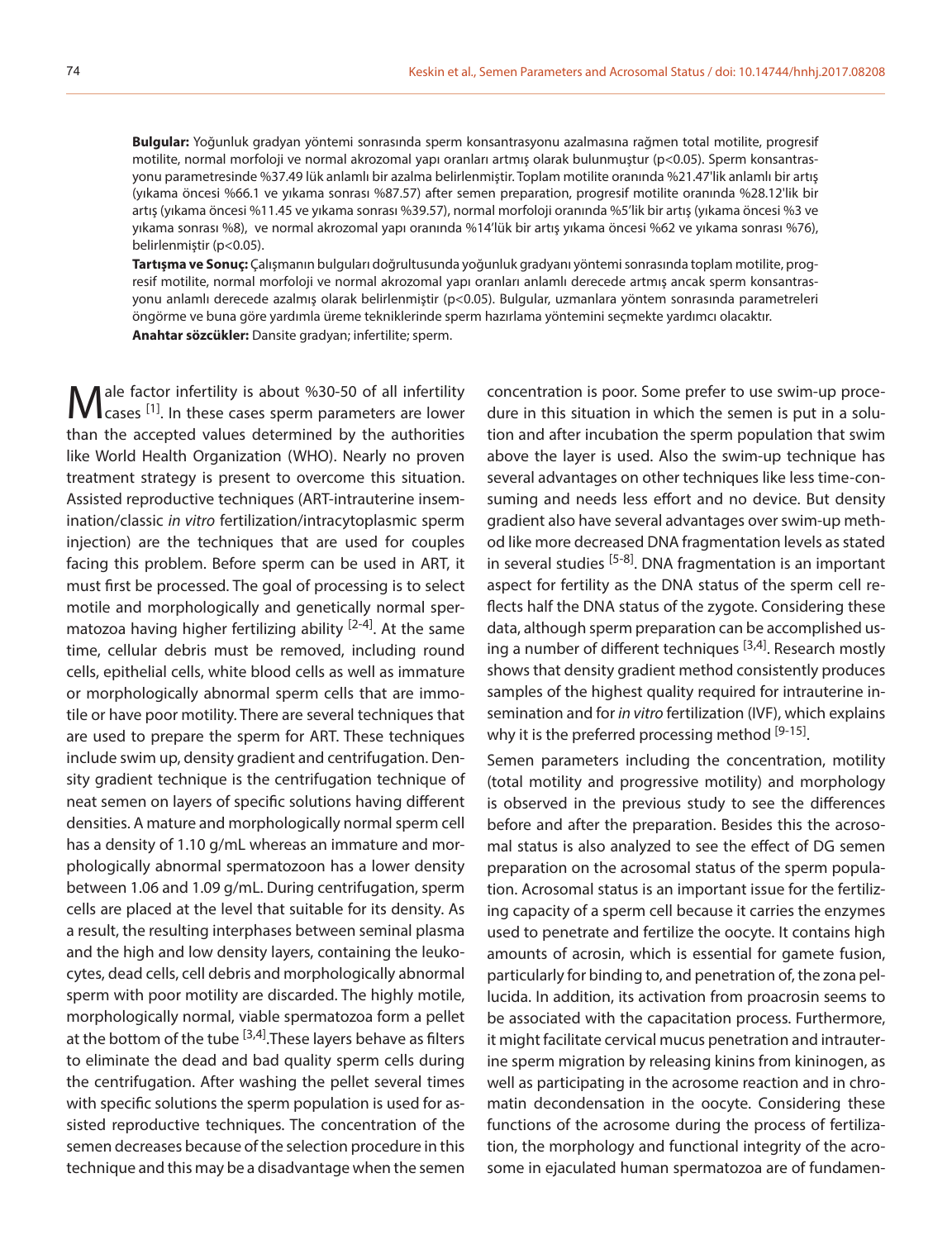tal importance in attachment, species-specific binding and zona penetration preceding gamete fusion <sup>[16]</sup>.

In the daily practice the specialist decide the technique especially by considering the quality of the semen but he/she also should consider the technique's benefits for the fertility treatment used. The most beneficial and physiological technique should be used.

The aim of this study is to observe the changes in the sperm parameters (concentration, total motility, progressive motility, morphology and acrosomal status) after density gradient sperm preparation. The data will help the specialist to decide the preparation technique and to predict the outcome of semen parameters after using this technique. The results obtained will also add valuable data to the literature about the effects of DG preparation on acrosomal status of the sperm population.

## **Materials and Methods**

#### **Study Design**

1402 subfertile men that attend our fertility clinic for fertility investigation between 04.2011- 10.2016 were analyzed. All subjects were male volunteers aged 18-56 years. Samples having <1 mil/ml sperm concentration were included in the study. These patients were selected based on normal semen parameters according to the WHO 2010 criteria for concentration, motility and morphology. Each patient had at least two of the 4 sperm parameters normal i.e. sperm concentration, total motility, progressive motility or morphology, to be included in the study. Also all samples were checked for presence of leukocytospermia. Samples with  $>1\times10^6$  white blood cells/mL were excluded from the study. Also the acrosomal status of the samples were determined by Kruger's strict criteria that is not considered before in the literature.

The Ethical Committee of Medipol University, Ethical Commitee, approved this study on 16.02.2017 (decision number 10840098-604.01.01-E.4265).

#### **Semen Analysis**

Semen analysis was performed according to WHO criteria (WHO, 2010). Specimens were collected by masturbation after 3–7 days of sexual abstinence. Semen analysis was performed with a phase contrast (Olympus, CX40) microscope after liquefaction. Liquefaction time, appearance, volume, pH, and viscosity of the semen samples were noted. Samples were analysed for sperm concentration (mil/ml), forward progressive sperm motility (%), total motility (%) and normal morphology rate (%) before and after semen preparation.

#### **Semen Preparation**

The semen samples were prepared by two-layer (90% and 45%) discontinuous PureSperm (Nidacon, Molndal, Sweden) gradient technique. One mL of the semen sample is added on two layers of the solution and centrifuged at 400 G for 20 min. Then 400 µl of the pellet were aspirated from the bottom of the tube (Falcon 2095, Becton Dickinson, NJ, USA). The pellet is put in a new tube and suspended in 5 mL of PureSperm Wash solution. The suspension was centrifuged at 500 G for 6 min. The supernatant was discarded and centrifugation was repeated once more. Finally the supernatant was discarded again and the pellet was suspended in 0.5 mL of medium for further examination.

#### **Statistical Analysis**

SPSS for Windows 16.0 software package was utilised for the statistical analysis. Mann Whitney U test was used to evaluate the rates and differences between the groups. The results were evaluated in 95% confidence interval and the statistical significance was defined as, p<0.05.

## **Results**

The mean age of the men were calculated as 37±6.53 (between 18-56). Semen parameters (mean±SD) were evaluated for sperm concentration  $(X10^6/mL)$  (78.67 $\pm$ 81.3%); presence of round cells  $(1.1 \times 10^6/\text{mL})$ ; negative for Leukoctyospermia; sperm morphology (3±4%), percent total motility (66.1±19.85%) and percent progressive motility (11.45 $\pm$ 13.55%) and acrosomal status (62 $\pm$ 23.5%). Figure 1 lists the semen quality parameters including concentration, percent motility, total motility, progressive motility, normal morphology and normal acrosomal status rates be-



**Figure 1.** Differences between sperm parameters before (blue) and after (red) sperm preparation by density gradient centrifugation. 1: Concentration (mil/mL); 2: Total motility rate (%); 3: Progressive motility rate (%); 4: Normal morphology rate (%); 5: Normal acrosomal status rate (%).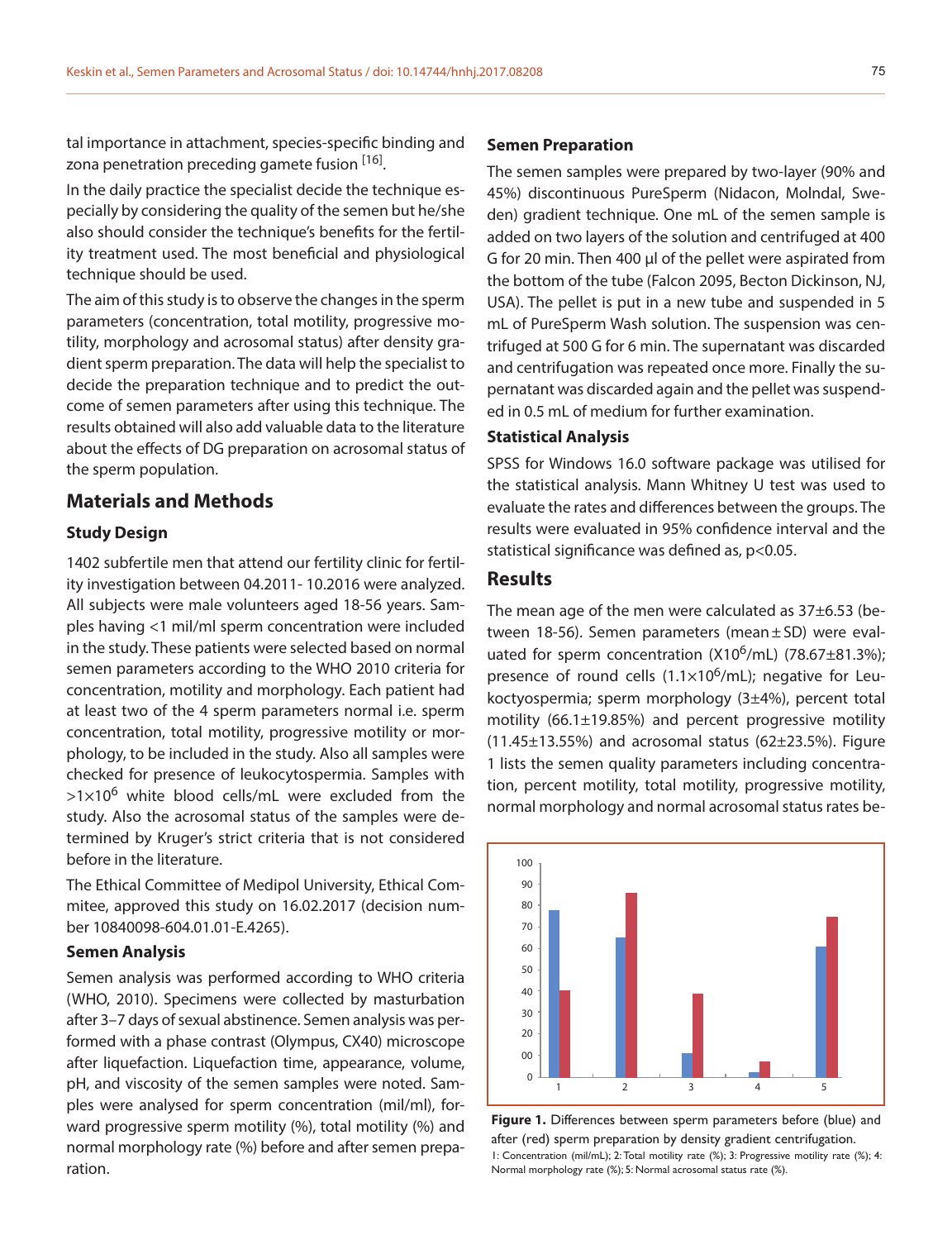fore and after separation by density gradient preparation.

#### **Sperm Concentration**

The sperm concentration was decreased after separation by dg (78.67%±81.3 before and 41.18%±44.09 resp.) The difference between the pre-wash and prepared samples  $(-37.49%)$  was statistically significant (p=0.01).

#### **Total Motility**

We found a significant difference in percent total motility (66.1±19.85% before and 87.57±14.51% after) between pre-wash and prepared samples after sperm preparation prepared by dg (p=0.02). After DG significantly higher motility (+21.47%) was obtained in samples.

#### **Progressive Motility**

We found a significant difference in percent progressive motility (11.45±13.55% before and 39.57±21.45%) between pre-wash and prepared samples after sperm preparation prepared by dg  $(p=0.02)$ . significantly higher progressive motility (+28.12%) was seen in samples after DG.

### **Normal Morphology**

A significant difference in percent normal morphology  $(3\% \pm 4$  before and  $8\% \pm 3$ ) between pre-wash and prepared samples after sperm preparation prepared by DG is obtained ( $p = 0.01$ ). After DG significantly higher normal morphology rate (+5%) was seen.

#### **Acrosomal Status**

Difference in percent normal acrosomal status (62±23.5% before and 76±13%) between pre-wash and prepared samples after sperm preparation is also significant ( $p=0.015$ ). A higher normal acrosomal status rate (+14%) was seen after DG.

## **Discussion**

Effects of density gradient semen preparation method on basic four sperm parameters concentration, motility (total motility and progressive motility), morphology is observed in the previous study to see the differences before and after the preparation. Besides this the acrosomal status is also analyzed to see the effect of DG semen preparation on the acrosomal status of the sperm population.

According to our data, sperm concentration is decreased as the progressive sperm motility, total motility and normal morphology rates increased after density gradient sperm preparation. The procedure used seems to eliminate dead and bad quality sperm cells strictly but as a result the concentration of the samples obtained decreases. This becomes a disadvantage when poor quality sperm samples are of concern. But besides this the motility and morpholo-

gy parameters are improved reflecting the improvement of the semen quality. This is important especially in ART techniques because in OAT patients this technique improves sperm quality and helps to choose the better cells for the procedure. This findings are in accordance with the findings of Noguchi et al showing that the centrifugation on density gradient technique enhances motility, membrane integrity and *in vitro* fertilizing ability of frozen-thawed boar sperm [17]. Also Chiamchanya et al., <sup>[18]</sup> reported a significant improvement in sperm motility (both rapid and progressive) and percentage of sperm with normal morphology. In this study compared with the other products PureSperm gave the best results. Also in a study by Malvezzi et al., <sup>[19]</sup> DG sperm preparation with three different media enhanced the semen parameters significantly similar with our data.

There is no study in the literature studying the acrosomal status of the semen samples before and after semen preparation. Acrosomal status is an important issue to assess the fertilizing capacity of a sperm because it carries the enzymes used to penetrate and fertilize the oocyte and have role in capacitation sand acrosome reaction [16]. We found that the normal acrosomal status rates also enhanced after DG preparation significantly. When the prepared sperm is used fur IUI or classical IVF it is more important because the sperm population fertilizes the oocytes by themselves. Besides this it is also important for use in ICSI procedure because acrosome is needed for t he activation of the oocyte we know that globoozoospermic sperm samples having no acrosome on the sperm head) have very little but usually no fertilizing capacity even if they are used in ICSI.

The data will help the specialist to decide the preparation method for the semen sample. Specialist should be aware of the outcome of the technique used but besides this the techniques' effects on acrosomal status should also be considered for t he outcome. The only aim should not be only to have motile and morphologically normal sperm with the highest concentration but should also aim the overall success of the sperm and of the treatment.

More studies evaluating the overall results of the technique should be planned for future research.

**Ethics Committee Approval:** Ethics Committee of Medipol University, approval number: 10840098-604.01.01-E.4265.

**Peer-review:** Externally peer-reviewed.

**Authorship Contributions:** Concept: İ.K., S.K.; Design: İ.K., S.K.; Data Collection or Processing: İ.K., S.K.; Analysis or Interpretation: İ.K., S.K.; Literature Search: İ.K., S.K.; Writing: İ.K., S.K.

Conflict of Interest: None declared.